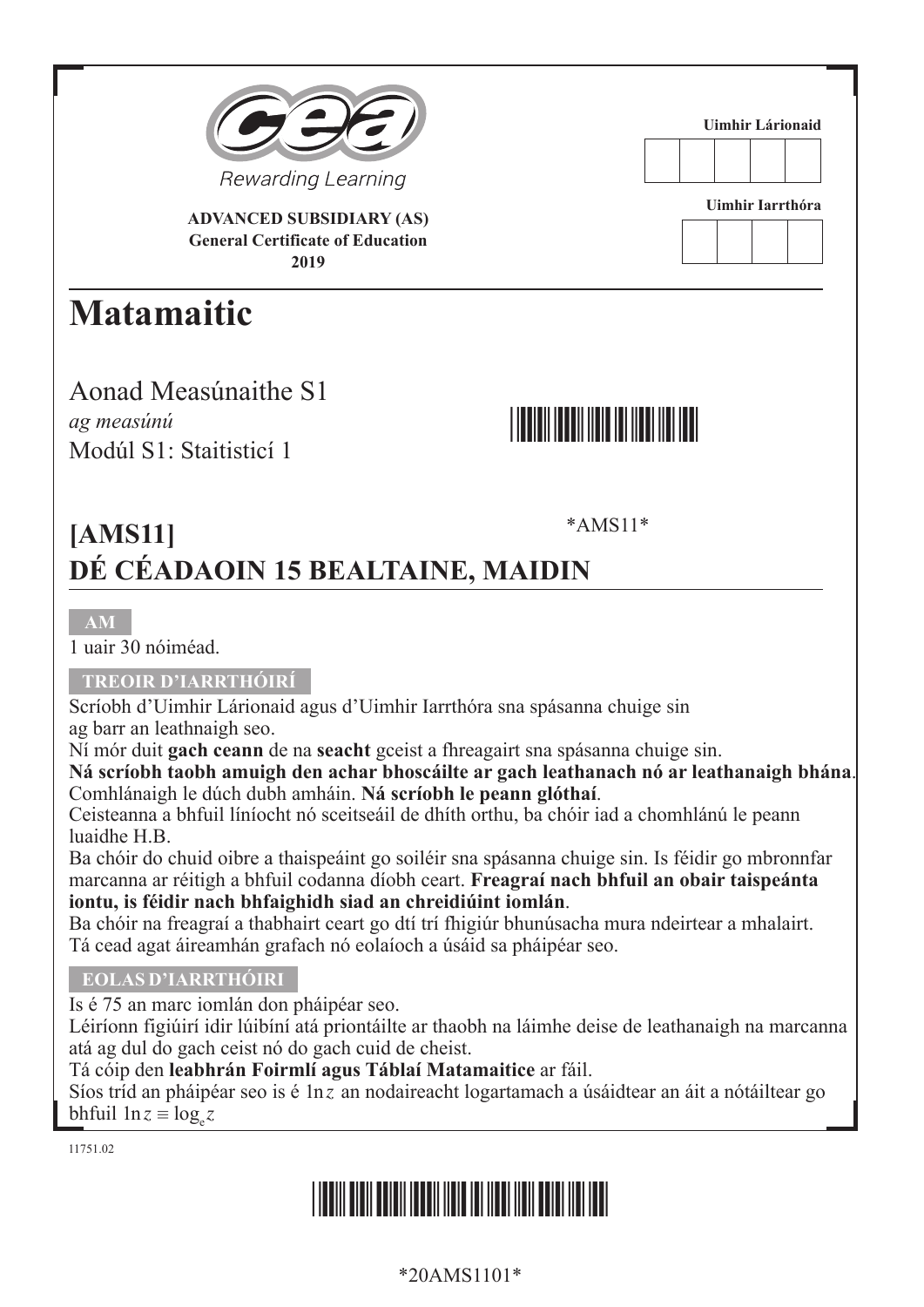E<br>C  $\sum_{\text{learning}}$  $\alpha$ 泪  $\alpha$  $\sum_{i \text{ boundary}}$  $\mathcal{Q}$ E  $\sum_{\text{theory}}$  $Q$  $\sum_{n=1}^{\infty}$  $\mathcal{Q}$  $\sum_{\text{learning}}$  $\mathcal{Q}$  $\sum_{\text{learning}}$  $\mathcal{Q}$  $\sum_{\text{boundary}}$  $\mathcal{Q}$ 泡  $\mathcal{Q}$  $\sum_{\text{learning}}$  $Q$  $\sum_{\text{learning}}$  $\alpha$  $\sum_{\text{learning}}$  $\mathcal{Q}$  $\sum_{\text{learning}}$  $Q$  $\sum_{i \text{ boundary}}$  $\mathcal{Q}$  $\sum_{\text{learning}}$  $\mathcal{Q}$  $\sum_{y \in \text{carry}}$  $\frac{\alpha}{\beta}$ **BABB** E<br>E  $\frac{\alpha}{\beta}$  $\alpha$ 

|  | Athróg scoite randamach $X$ , tá dáileadh dóchúlachta aici ata tugtha i <b>dTábla 1</b> thíos. |  |  |  |  |
|--|------------------------------------------------------------------------------------------------|--|--|--|--|
|--|------------------------------------------------------------------------------------------------|--|--|--|--|

**Tábla 1**

| $\boldsymbol{\mathcal{N}}$ |      |      | - ۱  | и   |      |
|----------------------------|------|------|------|-----|------|
| $P(X=x)$                   | 0.26 | 0.16 | 0.16 | 0.2 | 1.22 |

**(i)** Agus é tugtha go bhfuil  $E(X) = -1$ , faigh luach *a*. [2]

| $\ddotsc$                                                                                                                                                                                                                                                                                                            |
|----------------------------------------------------------------------------------------------------------------------------------------------------------------------------------------------------------------------------------------------------------------------------------------------------------------------|
|                                                                                                                                                                                                                                                                                                                      |
|                                                                                                                                                                                                                                                                                                                      |
|                                                                                                                                                                                                                                                                                                                      |
|                                                                                                                                                                                                                                                                                                                      |
|                                                                                                                                                                                                                                                                                                                      |
|                                                                                                                                                                                                                                                                                                                      |
|                                                                                                                                                                                                                                                                                                                      |
|                                                                                                                                                                                                                                                                                                                      |
|                                                                                                                                                                                                                                                                                                                      |
|                                                                                                                                                                                                                                                                                                                      |
| (ii) Faigh Ath $(X)$ [Var $(X)$ ].<br>$[4] \centering% \includegraphics[width=1.0\textwidth]{images/TransY.pdf} \caption{The first two different values of $y$ and $y$ (left) and $y$ (right) are the same as a function of $y$. The first two different values of $y$ (right) and $y$ (right). } \label{fig:class}$ |
| .                                                                                                                                                                                                                                                                                                                    |
|                                                                                                                                                                                                                                                                                                                      |
|                                                                                                                                                                                                                                                                                                                      |
|                                                                                                                                                                                                                                                                                                                      |
|                                                                                                                                                                                                                                                                                                                      |
|                                                                                                                                                                                                                                                                                                                      |
|                                                                                                                                                                                                                                                                                                                      |
|                                                                                                                                                                                                                                                                                                                      |
| .                                                                                                                                                                                                                                                                                                                    |
|                                                                                                                                                                                                                                                                                                                      |
|                                                                                                                                                                                                                                                                                                                      |



\*20AMS1102\*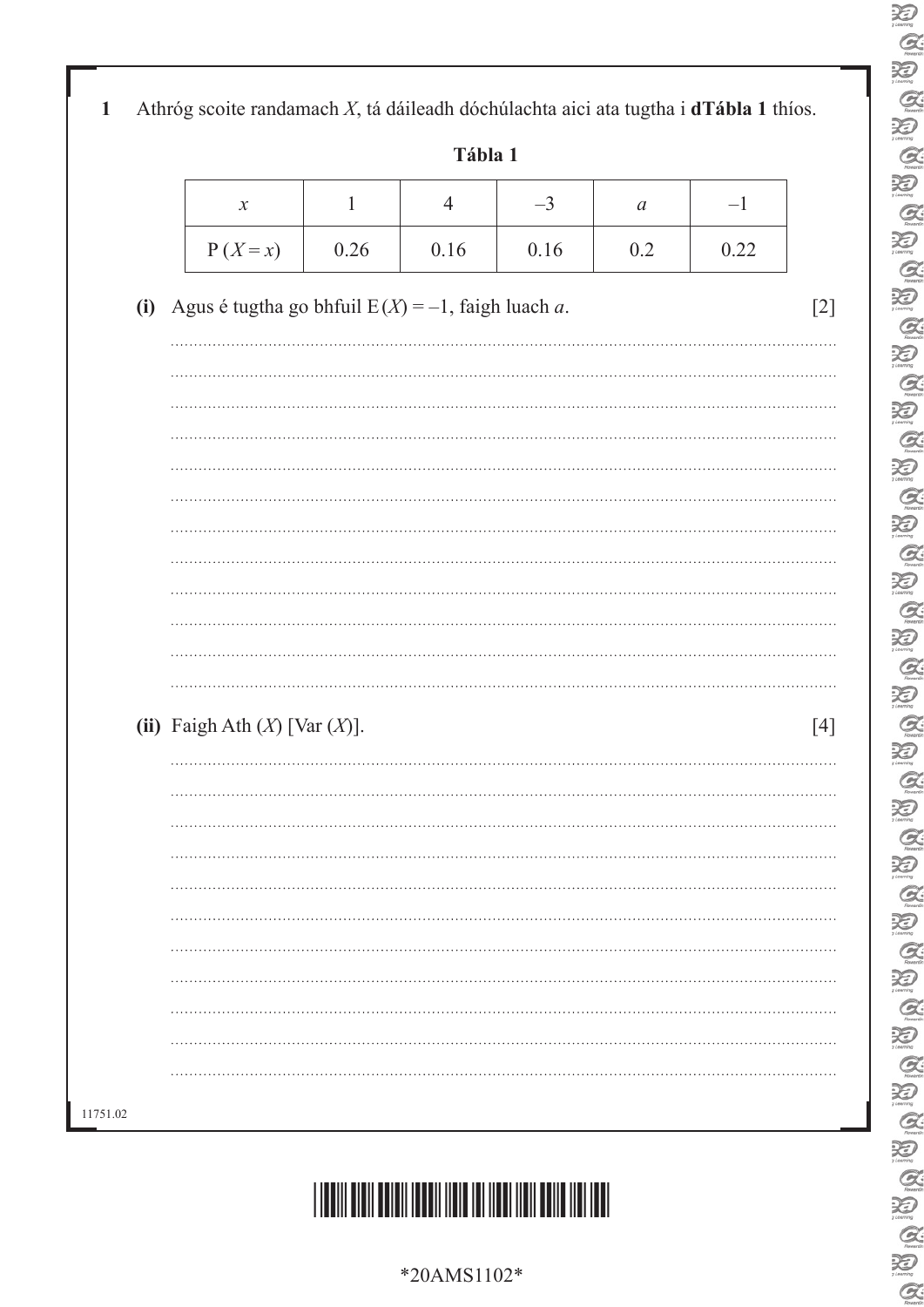| Tá an athróg randamach $Y = 4 - 3X$ .                    |
|----------------------------------------------------------|
|                                                          |
| (iii) Faigh $E(Y)$ agus Ath $(Y)$ [Var $(Y)$ ].<br>$[4]$ |
|                                                          |
|                                                          |
|                                                          |
|                                                          |
|                                                          |
|                                                          |
|                                                          |
|                                                          |
|                                                          |
|                                                          |
|                                                          |
|                                                          |
|                                                          |
|                                                          |
|                                                          |
|                                                          |
|                                                          |
|                                                          |
|                                                          |
|                                                          |
|                                                          |

 $\overline{\phantom{a}}$ 



\*20AMS1103\*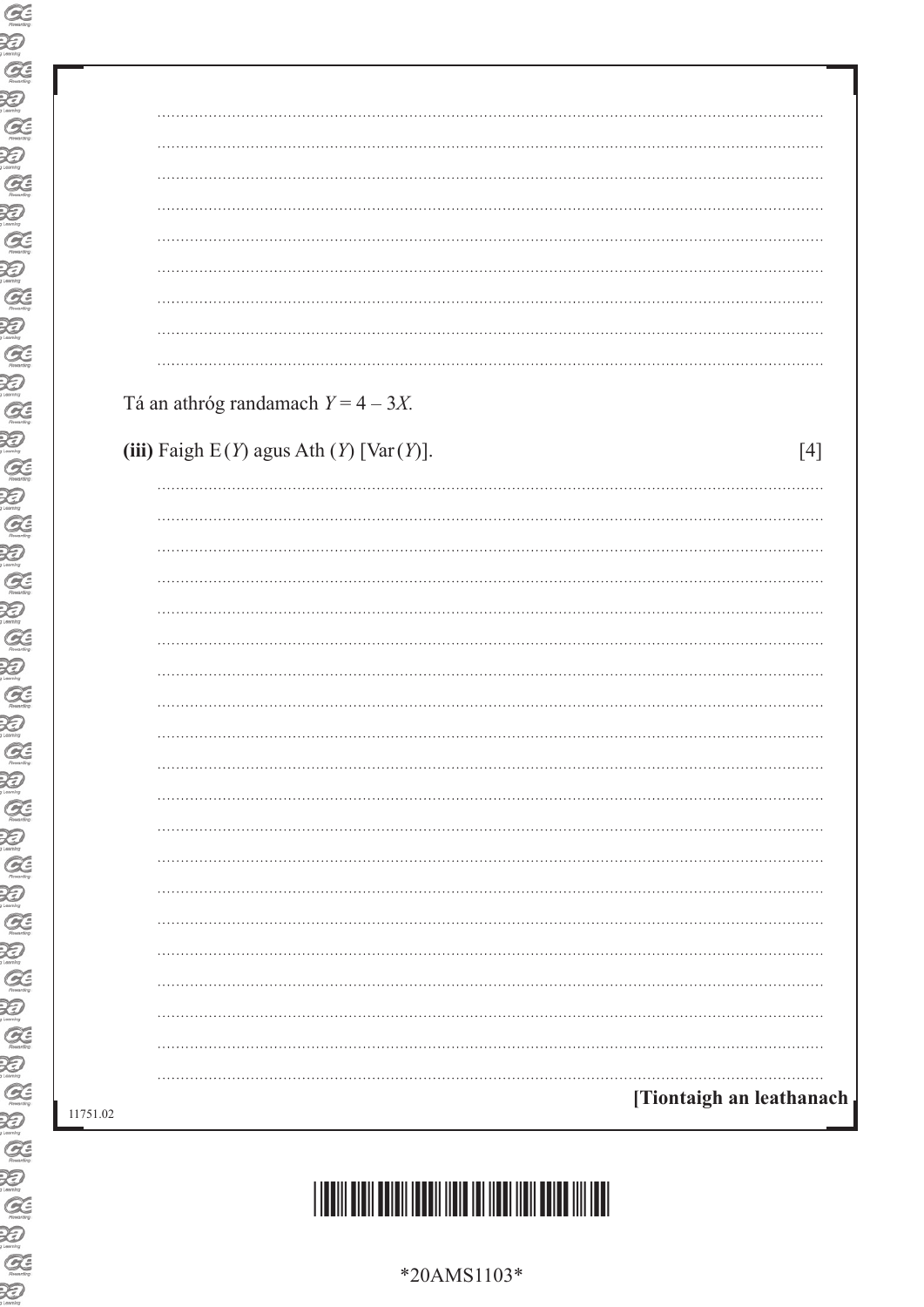| (i) gur ordaigh cúigear custaiméirí go beacht "anraith an lae"  |
|-----------------------------------------------------------------|
|                                                                 |
|                                                                 |
|                                                                 |
|                                                                 |
|                                                                 |
|                                                                 |
|                                                                 |
|                                                                 |
|                                                                 |
|                                                                 |
|                                                                 |
|                                                                 |
|                                                                 |
|                                                                 |
|                                                                 |
|                                                                 |
|                                                                 |
|                                                                 |
| (ii) gur ordaigh níos lú ná ochtar custaiméirí "anraith an lae" |
|                                                                 |
|                                                                 |
|                                                                 |
|                                                                 |
|                                                                 |
|                                                                 |
|                                                                 |
|                                                                 |
|                                                                 |

 $\sum_{\text{learning}}$  $Q$ 

U Q U Q N

 $\alpha$ 

 $\overline{\mathcal{L}}$ 

 $\sum_{\text{theory}}$ 

 $\alpha$  $\sum_{\text{mean}}$  $\alpha$ 

UQ UB Q UB

 $\alpha$ 

E

 $\sum_{\text{max} }$  $\alpha$  $\sum_{\text{learning}}^{\text{Normal}}$  $\mathcal{Q}$  $\sum_{\text{learning}}$  $\alpha$  $\sum_{\text{learning}}$ 

E<br>E

 $\frac{1}{2}$ 

E<br>E

E<br>E

E<br>E

E<br>E

 $\alpha$ 

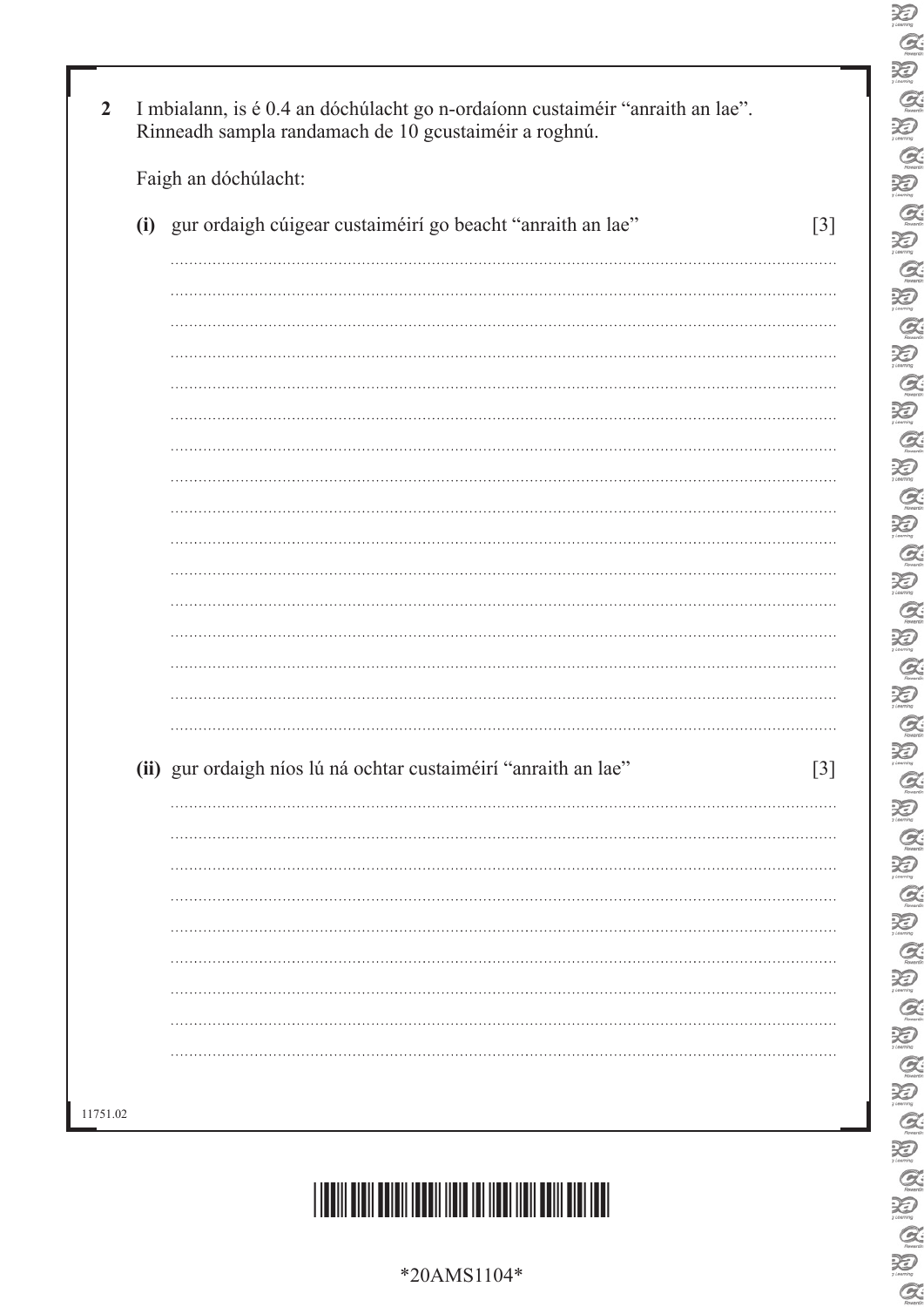|  | $[3]$                                                                                                                                                          |
|--|----------------------------------------------------------------------------------------------------------------------------------------------------------------|
|  |                                                                                                                                                                |
|  |                                                                                                                                                                |
|  |                                                                                                                                                                |
|  |                                                                                                                                                                |
|  |                                                                                                                                                                |
|  |                                                                                                                                                                |
|  |                                                                                                                                                                |
|  |                                                                                                                                                                |
|  |                                                                                                                                                                |
|  |                                                                                                                                                                |
|  | (iii) Más rud é gur ordaigh níos lú ná ochtar custaiméirí "anraith an lae", faigh an<br>dóchúlacht gur ordaigh cúigear custaiméirí go beacht "anraith an lae". |

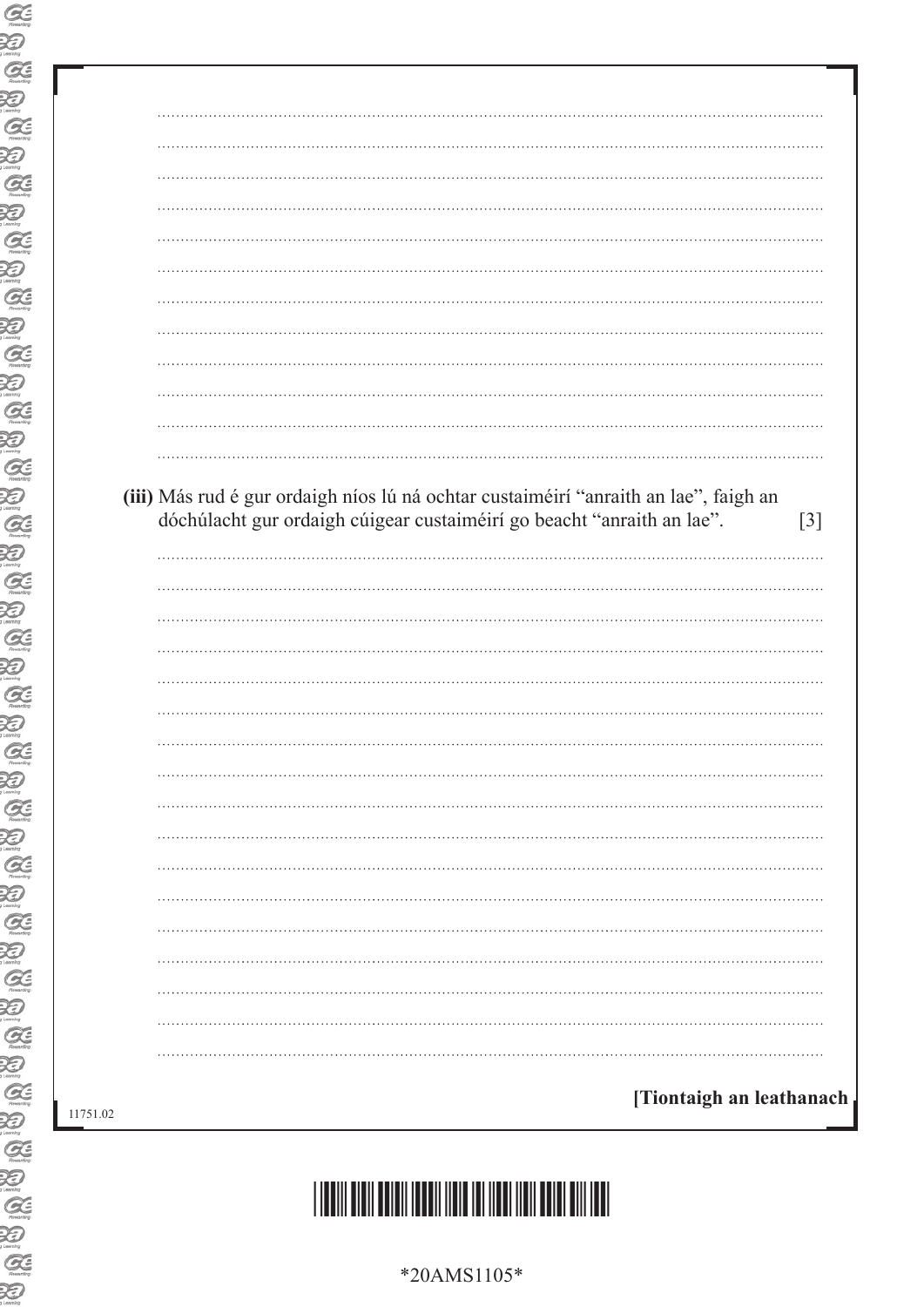| $*20AMS1106*$ |  |
|---------------|--|
|---------------|--|



|        | Na hamanna, T nóiméad, a thógann sé ar oibrithe taisteal chun na hoibre ag aerfort<br>mór, tá siad dáilte go normalach le $T \sim N(42, 10^2)$ . |
|--------|--------------------------------------------------------------------------------------------------------------------------------------------------|
| Faigh: |                                                                                                                                                  |
| (i)    | an dóchúlacht go dtógann sé 30 nóiméad ar a laghad ar oibrí, atá roghnaithe go<br>randamach, taisteal chun na hoibre<br>$[4]$                    |
|        |                                                                                                                                                  |
|        |                                                                                                                                                  |
|        |                                                                                                                                                  |
|        |                                                                                                                                                  |
|        |                                                                                                                                                  |
|        |                                                                                                                                                  |
|        |                                                                                                                                                  |
|        |                                                                                                                                                  |
|        |                                                                                                                                                  |
|        |                                                                                                                                                  |
|        |                                                                                                                                                  |
|        |                                                                                                                                                  |
|        |                                                                                                                                                  |
|        |                                                                                                                                                  |
|        |                                                                                                                                                  |
|        |                                                                                                                                                  |
|        |                                                                                                                                                  |
|        |                                                                                                                                                  |
|        |                                                                                                                                                  |
|        |                                                                                                                                                  |
|        |                                                                                                                                                  |
|        |                                                                                                                                                  |
|        |                                                                                                                                                  |
|        |                                                                                                                                                  |
|        |                                                                                                                                                  |
|        |                                                                                                                                                  |

 $\sum_{\text{learning}}$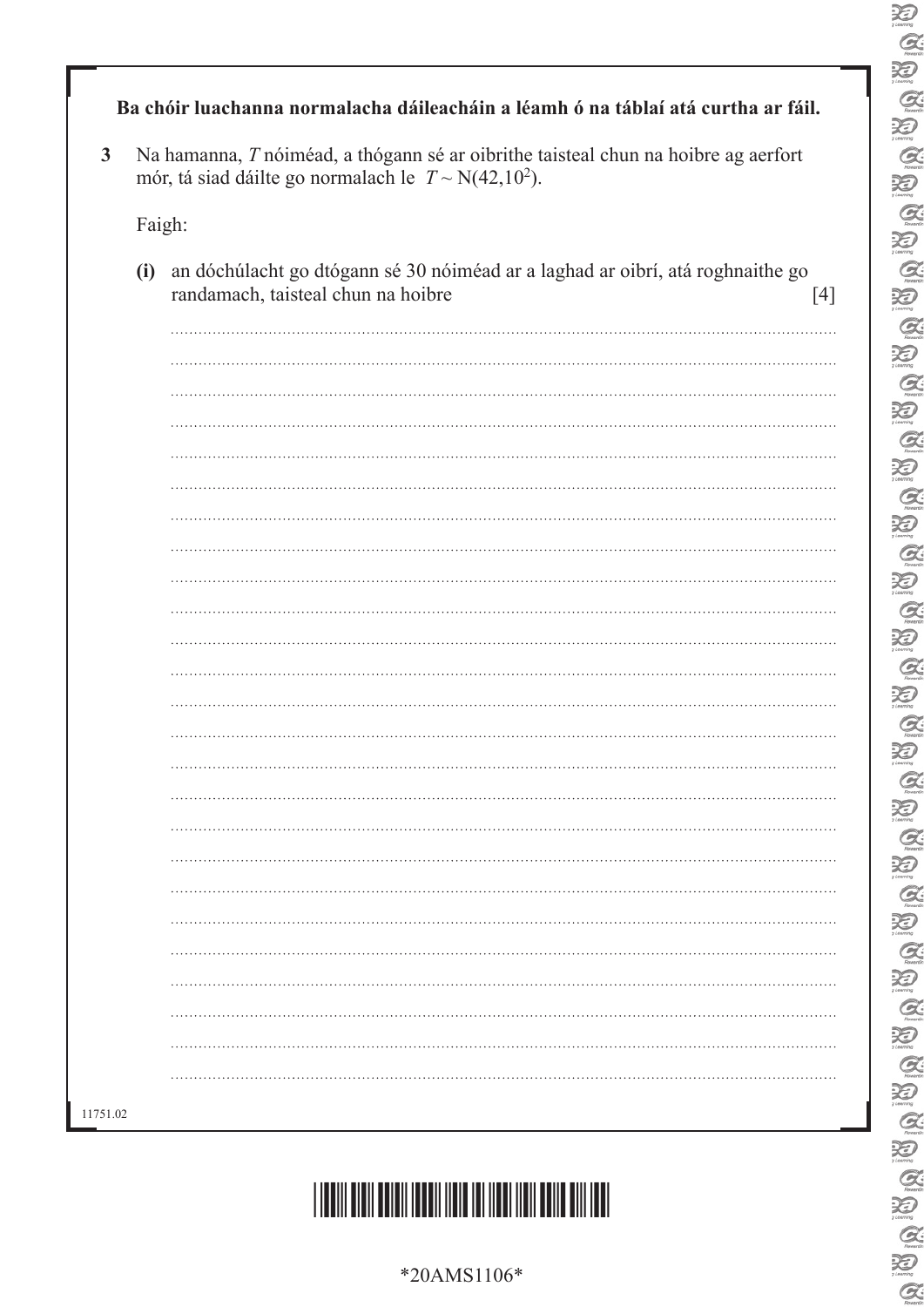|  | [Tiontaigh an leathanach |
|--|--------------------------|
|  |                          |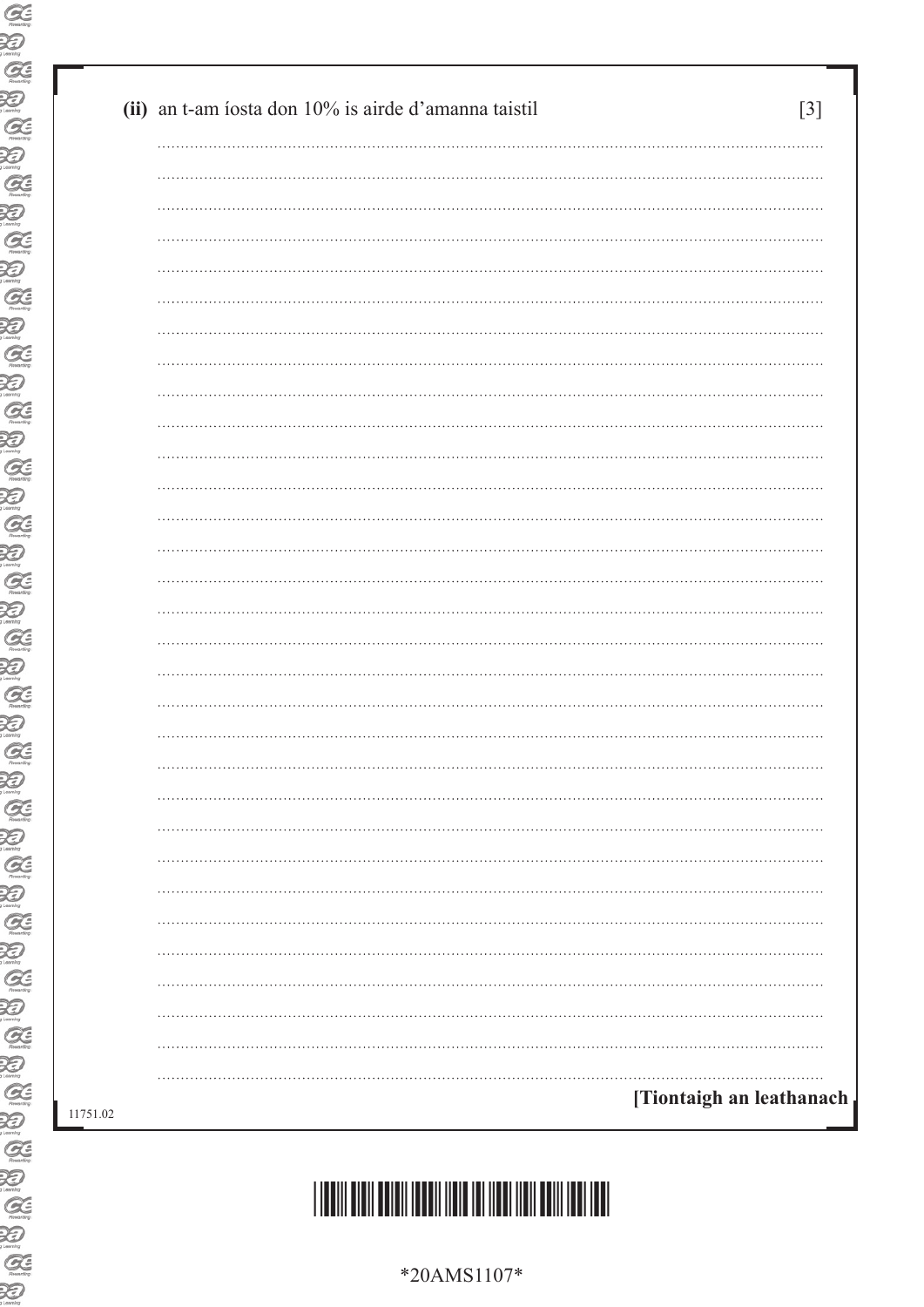\*20AMS1108\*



| . |
|---|
|   |
|   |
|   |
|   |
|   |
|   |
|   |
|   |
|   |
|   |
|   |
|   |
|   |

 $\sum_{i \text{temp}}$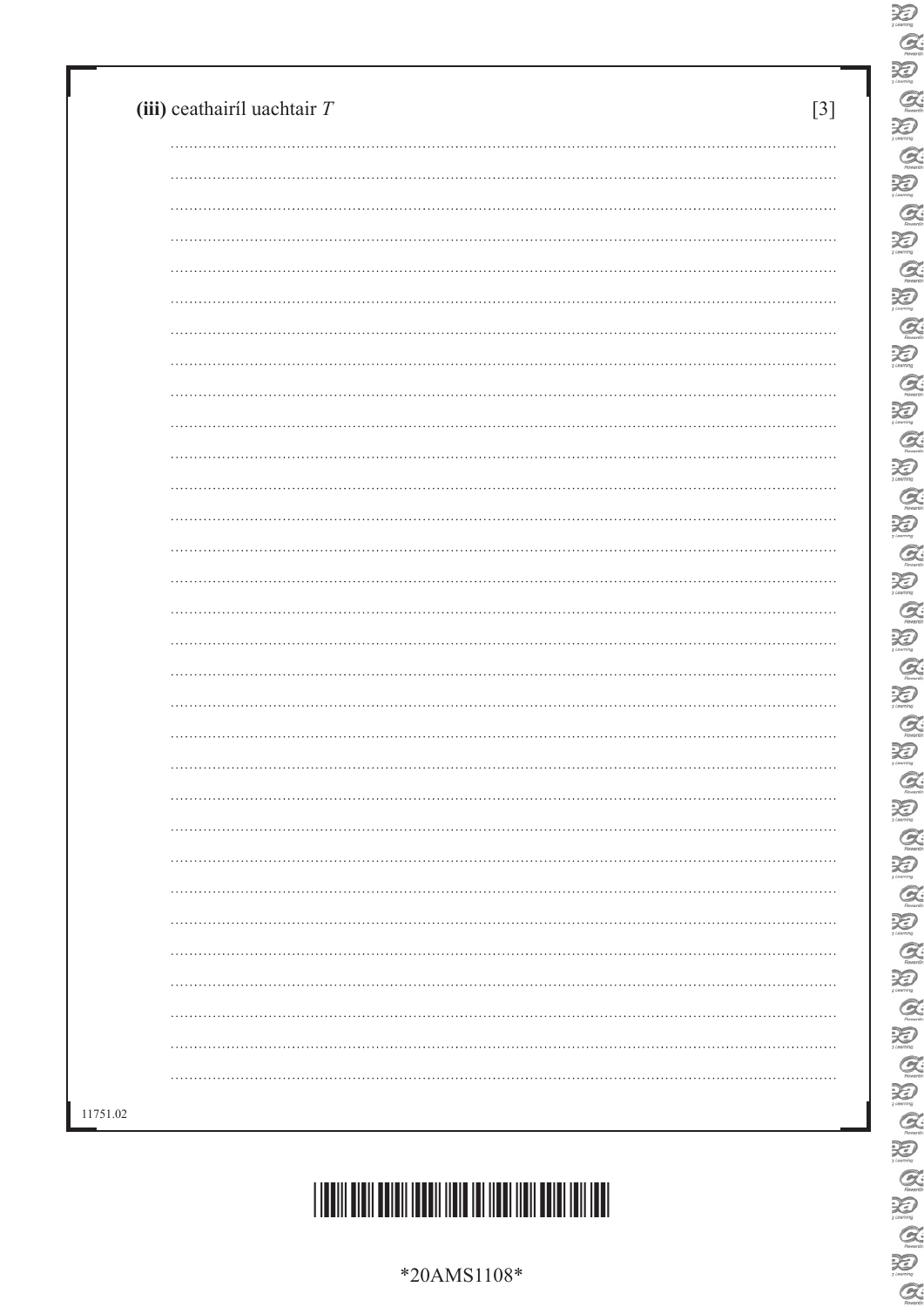| <br>. <b>.</b><br>[Tiontaigh an leathanach | (iv) raon idircheathairíle $T$ . |  |  |
|--------------------------------------------|----------------------------------|--|--|
|                                            |                                  |  |  |
|                                            |                                  |  |  |
|                                            |                                  |  |  |
|                                            |                                  |  |  |
|                                            |                                  |  |  |
|                                            |                                  |  |  |
|                                            |                                  |  |  |
|                                            |                                  |  |  |
|                                            |                                  |  |  |
|                                            |                                  |  |  |
|                                            |                                  |  |  |
|                                            |                                  |  |  |
|                                            |                                  |  |  |
|                                            |                                  |  |  |
|                                            |                                  |  |  |
|                                            |                                  |  |  |
|                                            |                                  |  |  |
|                                            |                                  |  |  |
|                                            |                                  |  |  |
|                                            |                                  |  |  |
|                                            |                                  |  |  |
|                                            |                                  |  |  |
|                                            |                                  |  |  |
|                                            |                                  |  |  |
|                                            |                                  |  |  |
|                                            |                                  |  |  |
|                                            |                                  |  |  |
|                                            |                                  |  |  |
|                                            |                                  |  |  |
|                                            |                                  |  |  |



\*40AMS1109\*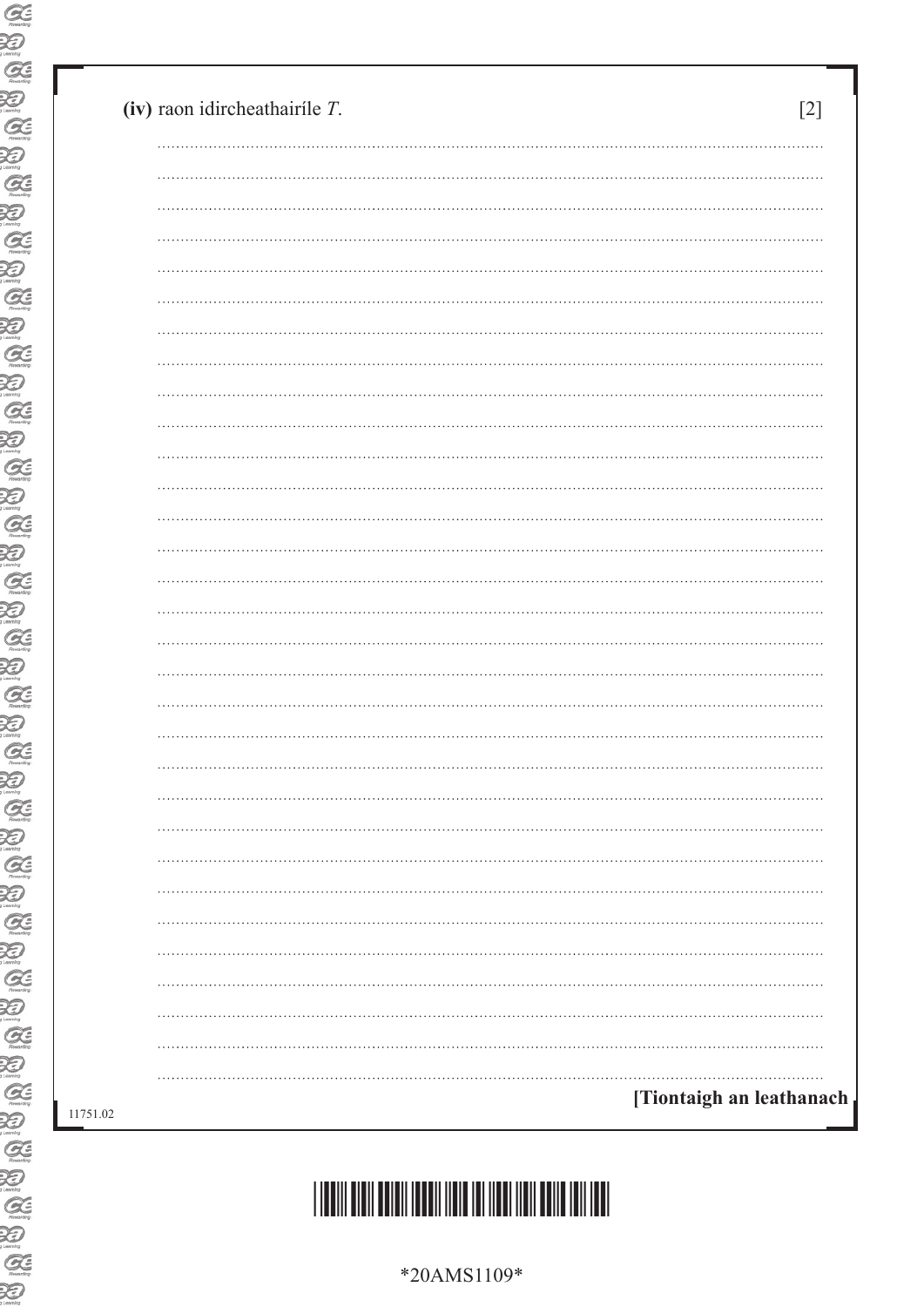| Teipeann ar an léitheoir barrachód ag leabharlann áitiúil barrachóid a léamh ar ráta<br>$\overline{\mathbf{4}}$<br>meánach de thrí huaire gach dhá sheachtain. |  |
|----------------------------------------------------------------------------------------------------------------------------------------------------------------|--|
| I dtréimhse dhá sheachtain, faigh an dóchúlacht go dteipeann ar an léitheoir dhá<br>(i)<br>bharrachód go beacht a léamh.<br>$[3]$                              |  |
|                                                                                                                                                                |  |
|                                                                                                                                                                |  |
|                                                                                                                                                                |  |
|                                                                                                                                                                |  |
|                                                                                                                                                                |  |
|                                                                                                                                                                |  |
|                                                                                                                                                                |  |
|                                                                                                                                                                |  |
| (ii) I dtréimhse dhá sheachtain, faigh an dóchúlacht go dteipeann ar an léitheoir trí<br>bharrachód ar a laghad a léamh.<br>$[4]$                              |  |
|                                                                                                                                                                |  |
|                                                                                                                                                                |  |
|                                                                                                                                                                |  |
|                                                                                                                                                                |  |
|                                                                                                                                                                |  |
|                                                                                                                                                                |  |
|                                                                                                                                                                |  |
|                                                                                                                                                                |  |
|                                                                                                                                                                |  |
|                                                                                                                                                                |  |
| 11751.02                                                                                                                                                       |  |



\*20AMS1110\*

 $\alpha$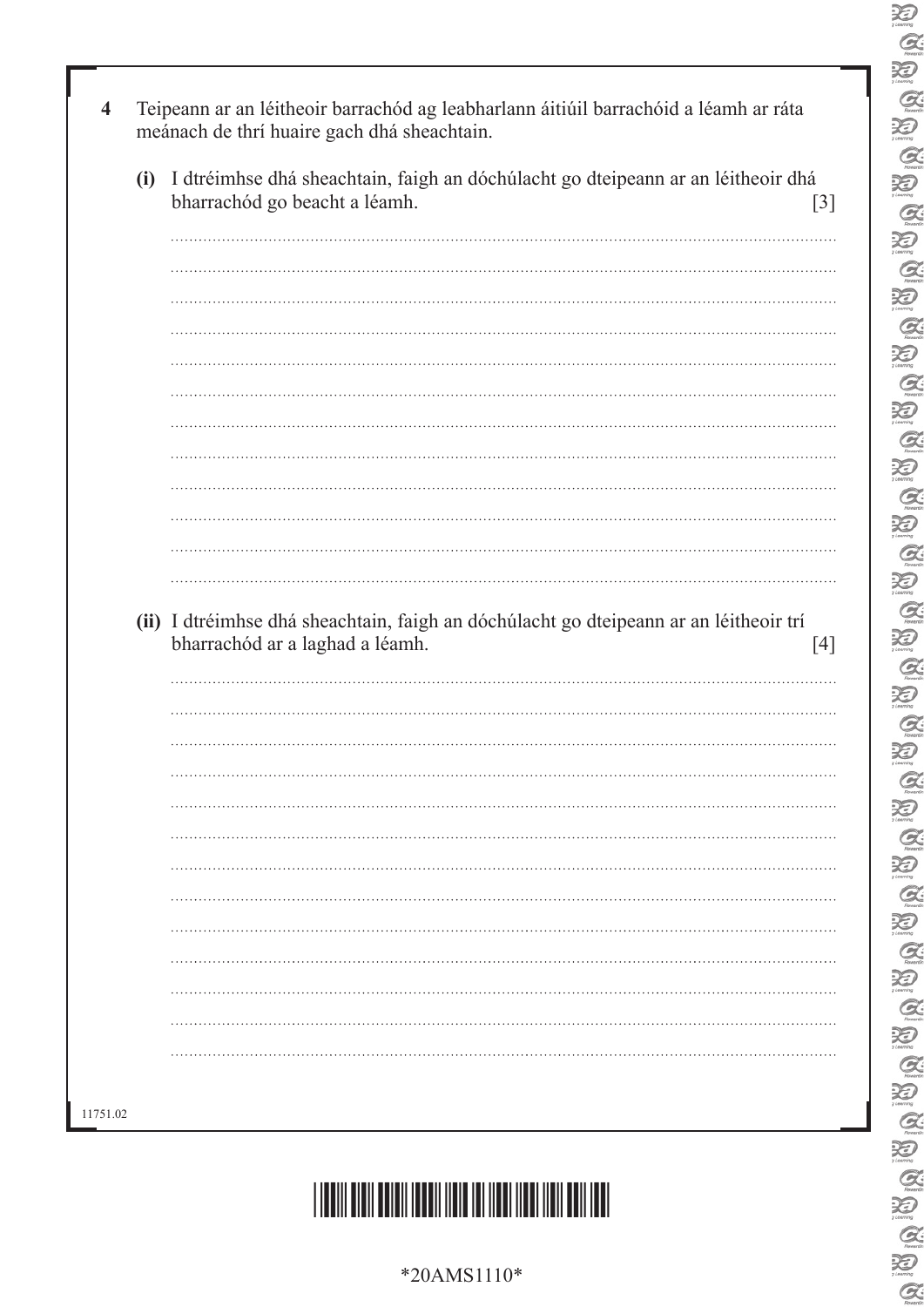| (iv) I dtréimhse thrí seachtaine, faigh an dóchúlacht go dteipeann ar an léitheoir aon<br>bharrachód amháin go beacht a léamh i ngach ceann de na seachtainí. | [4] |
|---------------------------------------------------------------------------------------------------------------------------------------------------------------|-----|
|                                                                                                                                                               |     |
|                                                                                                                                                               |     |
|                                                                                                                                                               |     |
|                                                                                                                                                               |     |
|                                                                                                                                                               |     |
|                                                                                                                                                               |     |
|                                                                                                                                                               |     |
|                                                                                                                                                               |     |
|                                                                                                                                                               |     |
|                                                                                                                                                               |     |
|                                                                                                                                                               |     |
|                                                                                                                                                               |     |
|                                                                                                                                                               |     |
|                                                                                                                                                               |     |
|                                                                                                                                                               |     |
|                                                                                                                                                               |     |
|                                                                                                                                                               |     |
|                                                                                                                                                               |     |
|                                                                                                                                                               |     |

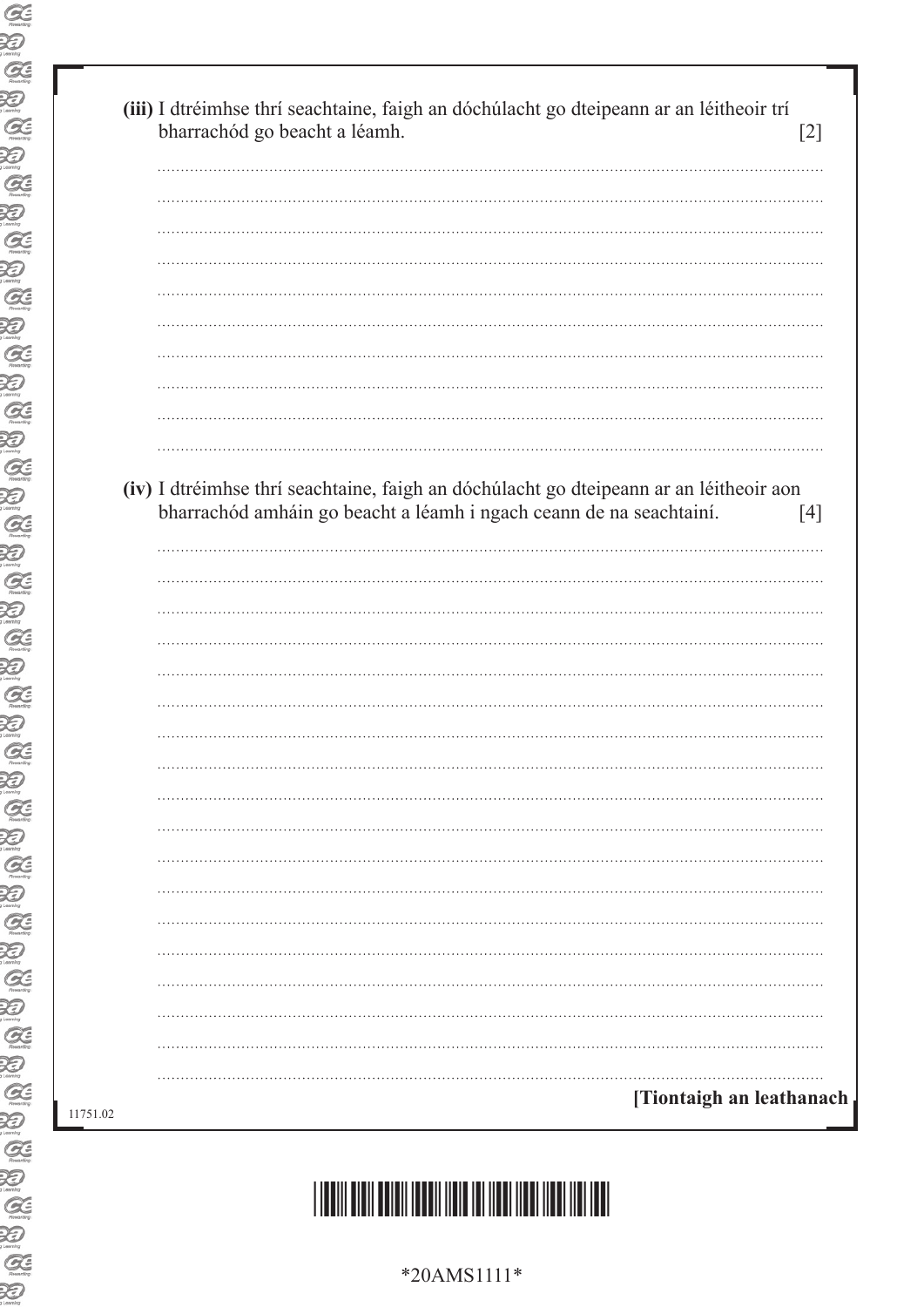|  | $f(x) = kx^2 \quad -1 \le x \le 1$                                                      |                 |
|--|-----------------------------------------------------------------------------------------|-----------------|
|  | (i) Taispeáin go bhfuil $k = \frac{3}{2}$                                               | $[3]$           |
|  |                                                                                         |                 |
|  |                                                                                         |                 |
|  |                                                                                         |                 |
|  |                                                                                         |                 |
|  |                                                                                         |                 |
|  |                                                                                         |                 |
|  |                                                                                         |                 |
|  |                                                                                         |                 |
|  |                                                                                         |                 |
|  |                                                                                         |                 |
|  |                                                                                         |                 |
|  | (ii) Ar na haiseanna thíos, sceitseáil an graf de $f(x)$ , ag léiriú luachanna ábhartha |                 |
|  | ar na haiseanna.                                                                        | $[2]$           |
|  | $\uparrow$                                                                              |                 |
|  |                                                                                         |                 |
|  |                                                                                         |                 |
|  |                                                                                         |                 |
|  |                                                                                         |                 |
|  |                                                                                         |                 |
|  |                                                                                         | $\rightarrow x$ |
|  |                                                                                         |                 |
|  |                                                                                         |                 |

 $\sum_{i \text{ learning}}$  $\alpha$  $\overline{\mathbf{X}}$ 

 $\alpha$ 

20

 $\sum_{\text{theory}}$  $\alpha$  $\sum_{\text{domain}}$  $\mathcal{Q}$  $\sum_{n=1}^{\infty}$  $\alpha$  $\sum_{i \text{ terms}}$  $\mathcal{Q}$  $\sum_{i \text{ learning}}$  $\alpha$  $\sum_{n=1}^{\infty}$  $\mathcal{C}$  $\sum_{n=1}^{\infty}$  $\alpha$  $\sum_{\text{learning}}$  $\mathcal{Q}$  $\sum_{\text{meaning}}$  $\alpha$  $\overline{\mathcal{Z}}$  $\alpha$  $\sum_{\text{learning}}$  $\alpha$  $\overline{\mathbf{X}}$  $\mathcal{Q}$  $\sum_{n=1}^{\infty}$  $\mathcal{Q}$  $\sum_{i \text{ convex}}$ 

B A U A

 $\alpha$ 

 $\sum_{\gamma \text{Learning}}$ 

E<br>E

 $\alpha$ 

\*20AMS1112\*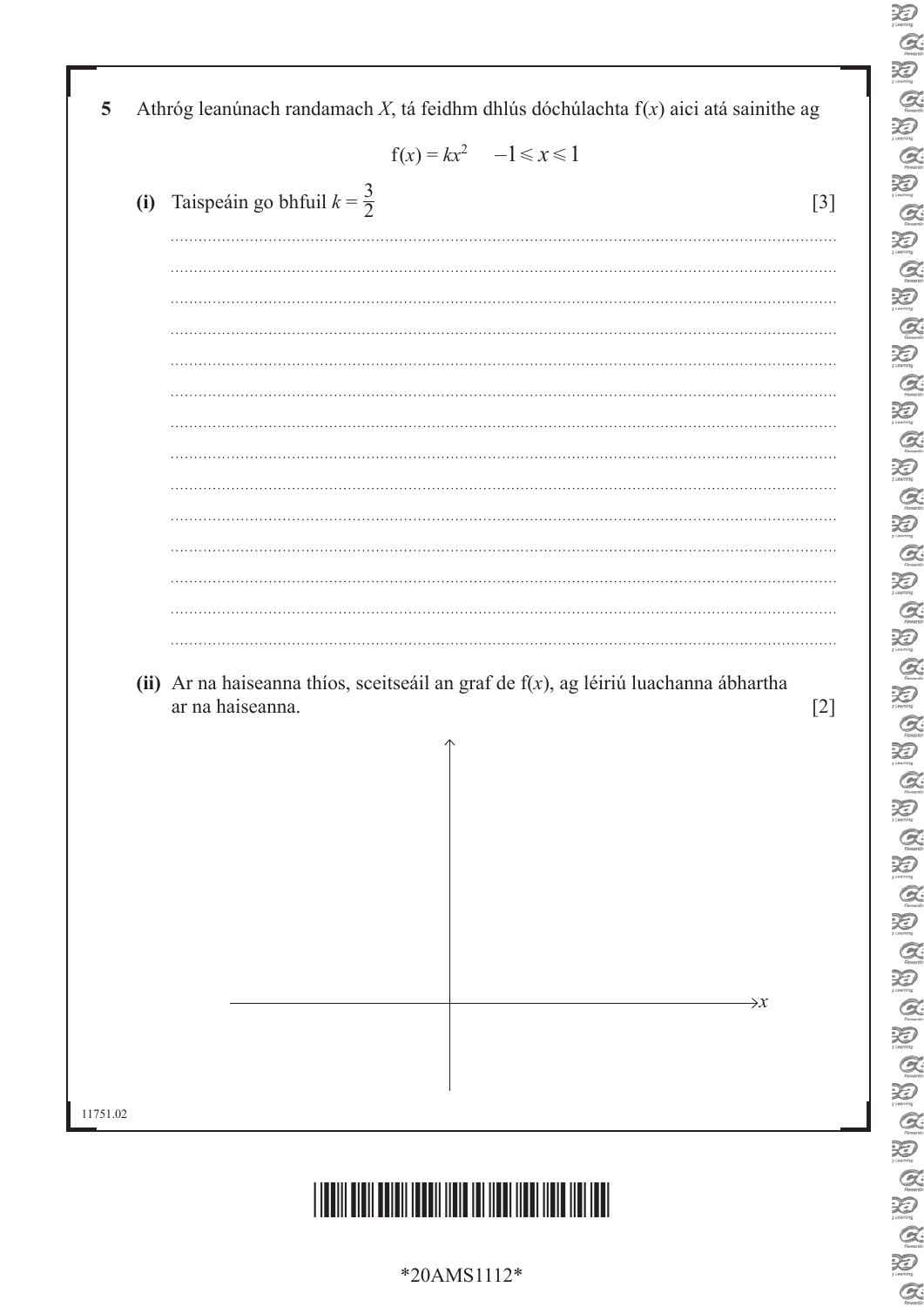| (iii) Luaigh, le fáth, luach $E(X)$ . | [2]                      |
|---------------------------------------|--------------------------|
|                                       |                          |
|                                       |                          |
|                                       |                          |
|                                       |                          |
|                                       |                          |
|                                       |                          |
| (iv) Faigh $P(X > -\frac{1}{2})$      | $[3]$                    |
|                                       |                          |
|                                       |                          |
|                                       |                          |
|                                       |                          |
|                                       |                          |
|                                       |                          |
|                                       |                          |
|                                       |                          |
|                                       |                          |
|                                       |                          |
|                                       |                          |
|                                       |                          |
|                                       |                          |
|                                       |                          |
|                                       |                          |
|                                       |                          |
|                                       |                          |
|                                       |                          |
|                                       |                          |
|                                       |                          |
|                                       |                          |
|                                       | [Tiontaigh an leathanach |

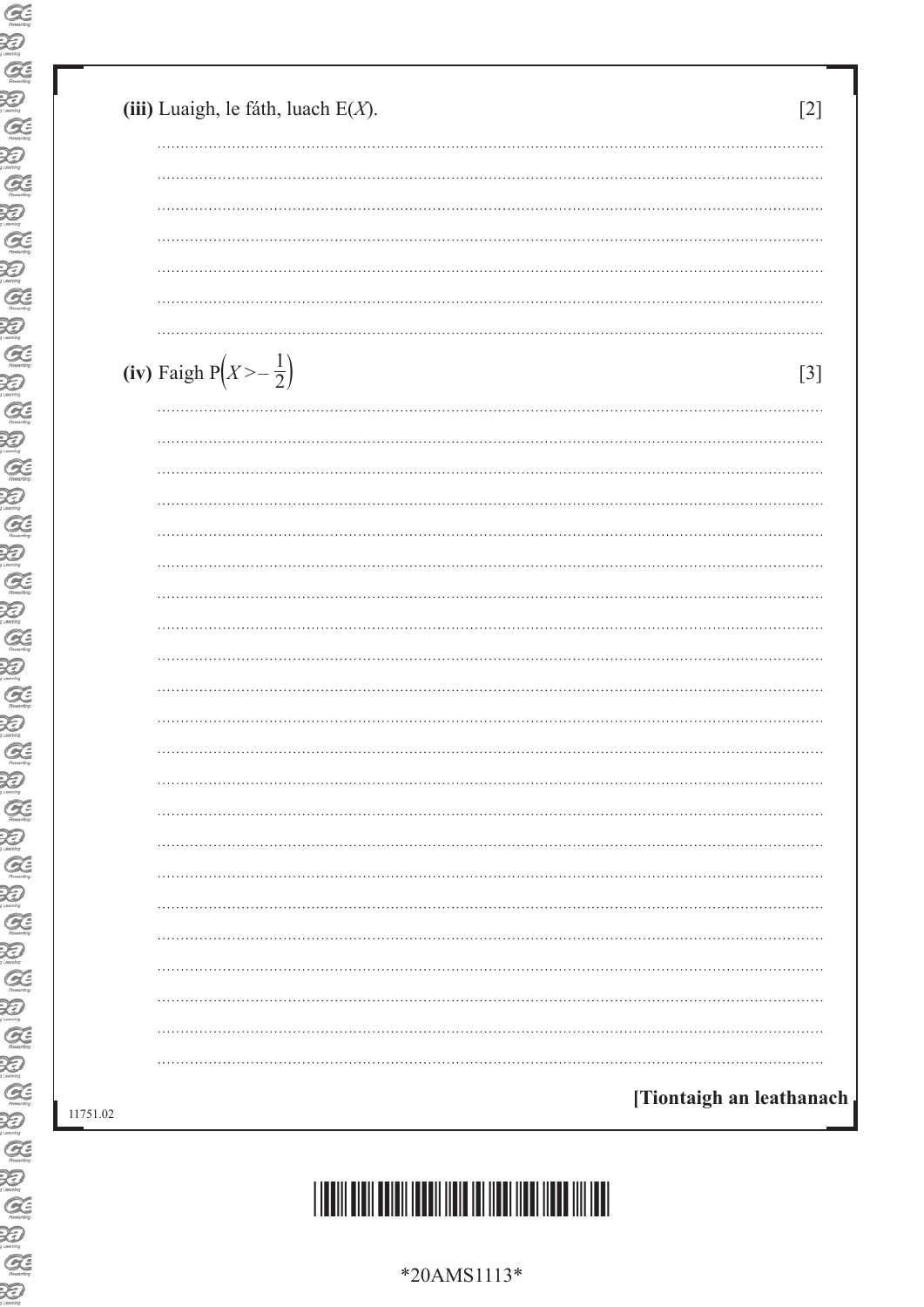| $*20AMS1114*$ |
|---------------|
|---------------|



| $\cdots$ |  |
|----------|--|
|          |  |
|          |  |
|          |  |
| .        |  |
|          |  |
|          |  |
|          |  |
|          |  |
|          |  |
|          |  |
|          |  |
|          |  |
|          |  |
|          |  |
|          |  |
|          |  |
|          |  |
|          |  |
|          |  |
|          |  |
|          |  |
|          |  |
|          |  |
|          |  |
|          |  |
|          |  |
|          |  |
|          |  |
|          |  |

 $\sum_{\text{learning}}$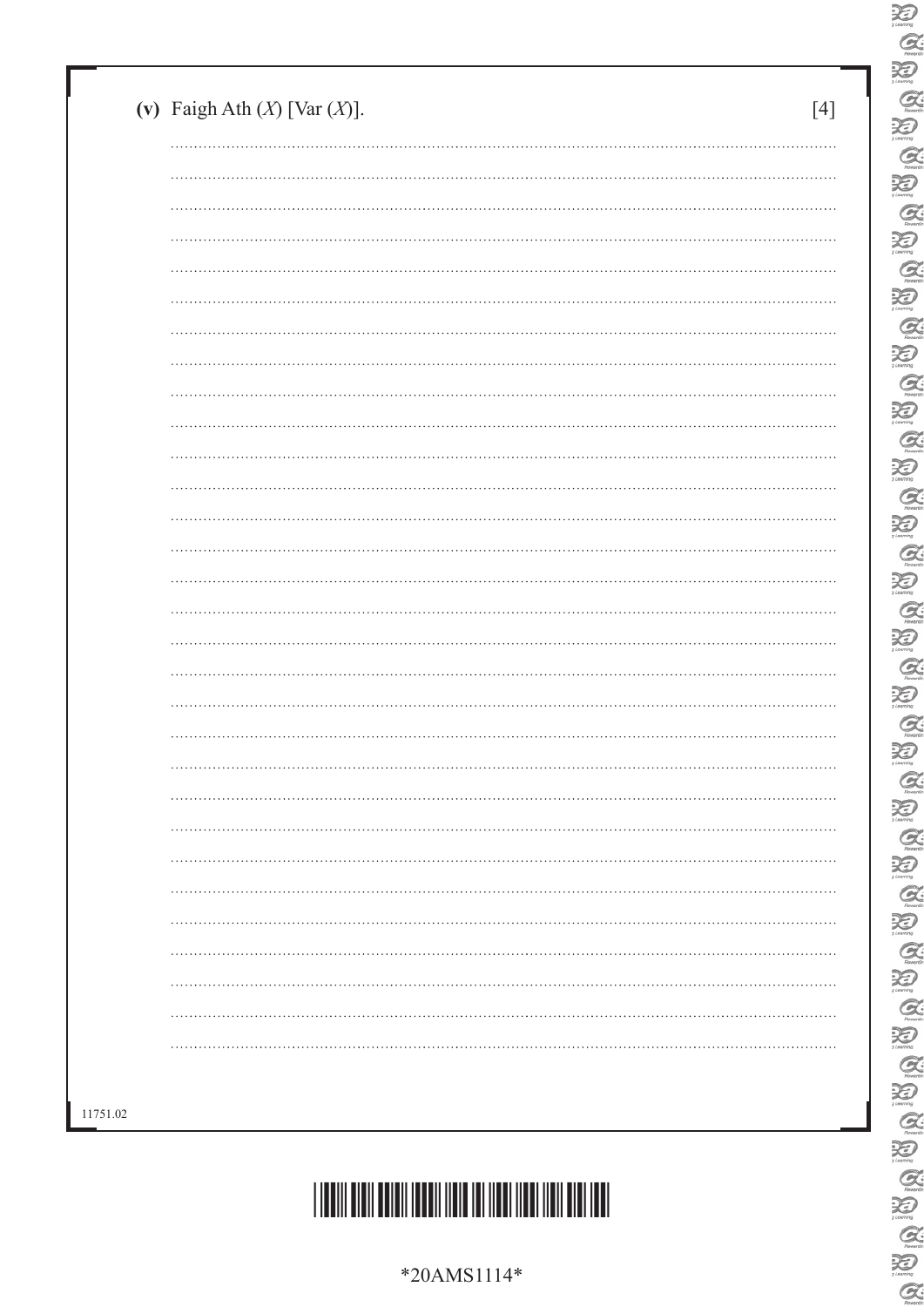## **LEATHANACH BÁN**

## **NÁ SCRÍOBH AR AN LEATHANACH SEO**

**(Leanann ceisteanna ar an chéad leathanach eile)**

11751.02

**[Tiontaigh an leathanach**



\*20AMS1115\*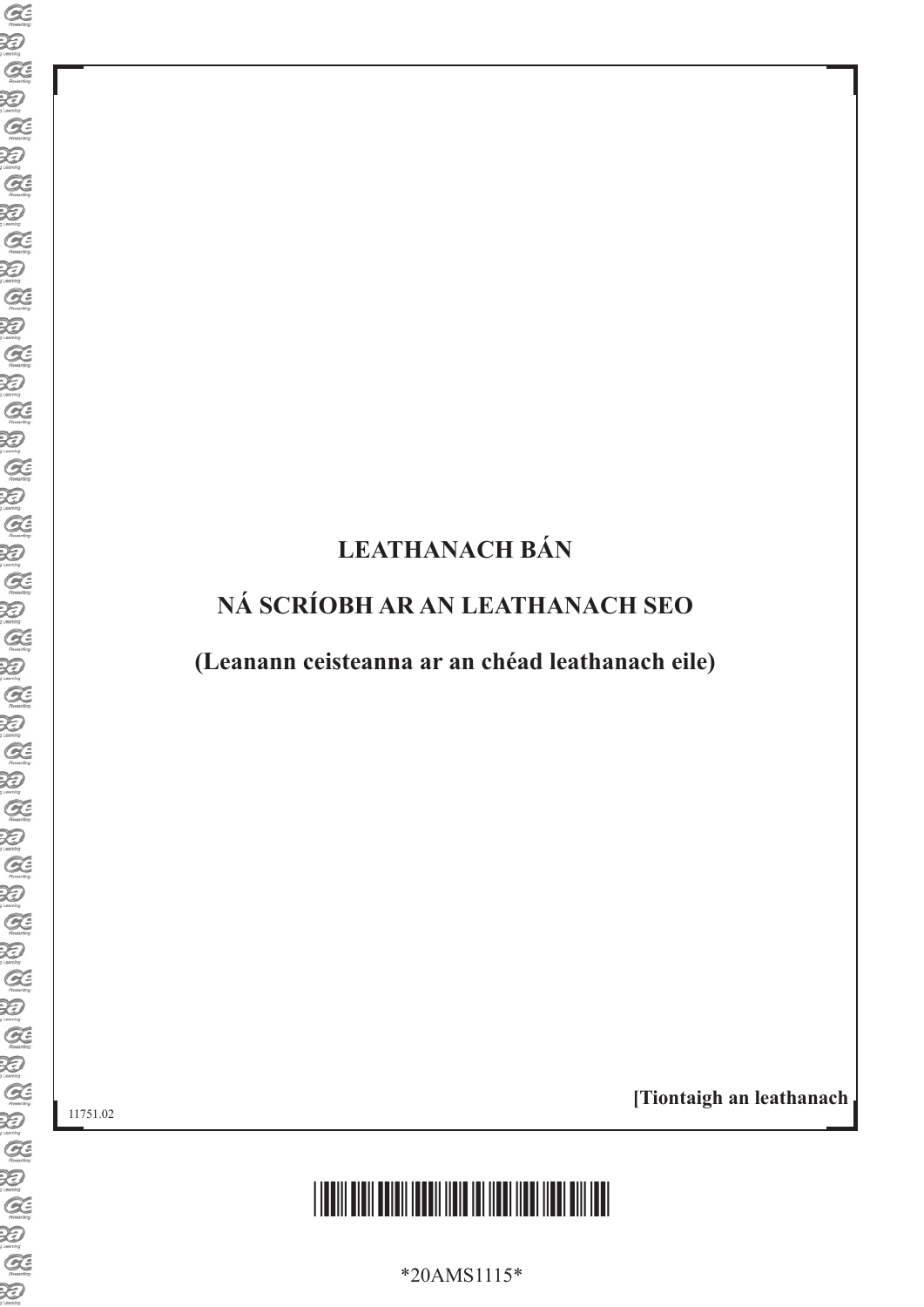|          | $P(A) = x$ agus $P(B) = kx$<br>an áit a bhfuil $0 < x < 1$                    |       |  |  |  |  |  |
|----------|-------------------------------------------------------------------------------|-------|--|--|--|--|--|
|          | (i) Más teagmhais chomheisiacha iad $A$ agus $B$ , faigh $x$ i dtéarmaí $k$ . | $[4]$ |  |  |  |  |  |
|          |                                                                               |       |  |  |  |  |  |
|          |                                                                               |       |  |  |  |  |  |
|          |                                                                               |       |  |  |  |  |  |
|          |                                                                               |       |  |  |  |  |  |
|          |                                                                               |       |  |  |  |  |  |
|          |                                                                               |       |  |  |  |  |  |
|          |                                                                               |       |  |  |  |  |  |
|          |                                                                               |       |  |  |  |  |  |
|          |                                                                               |       |  |  |  |  |  |
|          |                                                                               |       |  |  |  |  |  |
|          |                                                                               |       |  |  |  |  |  |
|          |                                                                               |       |  |  |  |  |  |
|          |                                                                               |       |  |  |  |  |  |
|          |                                                                               |       |  |  |  |  |  |
|          |                                                                               |       |  |  |  |  |  |
|          |                                                                               |       |  |  |  |  |  |
|          |                                                                               |       |  |  |  |  |  |
|          |                                                                               |       |  |  |  |  |  |
|          |                                                                               |       |  |  |  |  |  |
|          |                                                                               |       |  |  |  |  |  |
|          |                                                                               |       |  |  |  |  |  |
|          |                                                                               |       |  |  |  |  |  |
|          |                                                                               |       |  |  |  |  |  |
|          |                                                                               |       |  |  |  |  |  |
| 11751.02 |                                                                               |       |  |  |  |  |  |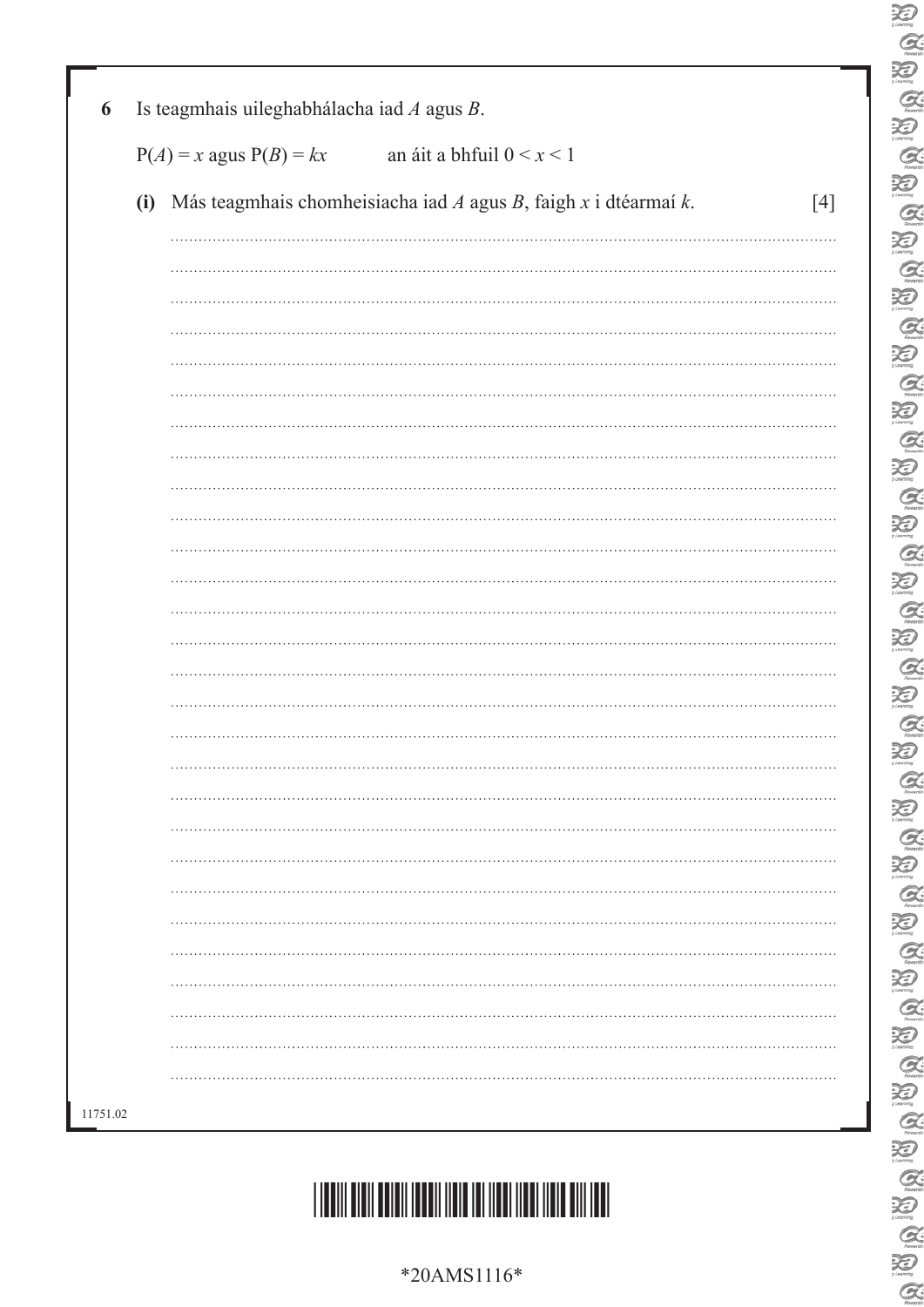| (ii) Más teagmhais neamhspleácha iad $A$ agus $B$ , faigh $x$ i dtéarmaí $k$ .<br> |
|------------------------------------------------------------------------------------|
|                                                                                    |
|                                                                                    |
|                                                                                    |
|                                                                                    |
|                                                                                    |
|                                                                                    |
|                                                                                    |
|                                                                                    |
|                                                                                    |
|                                                                                    |
|                                                                                    |
|                                                                                    |
|                                                                                    |
|                                                                                    |
|                                                                                    |
|                                                                                    |
|                                                                                    |
|                                                                                    |
|                                                                                    |
|                                                                                    |
|                                                                                    |
|                                                                                    |
|                                                                                    |
|                                                                                    |
|                                                                                    |
|                                                                                    |
|                                                                                    |
|                                                                                    |
|                                                                                    |
|                                                                                    |
|                                                                                    |
|                                                                                    |

# \*40AMS1117\*

\*20AMS1117\*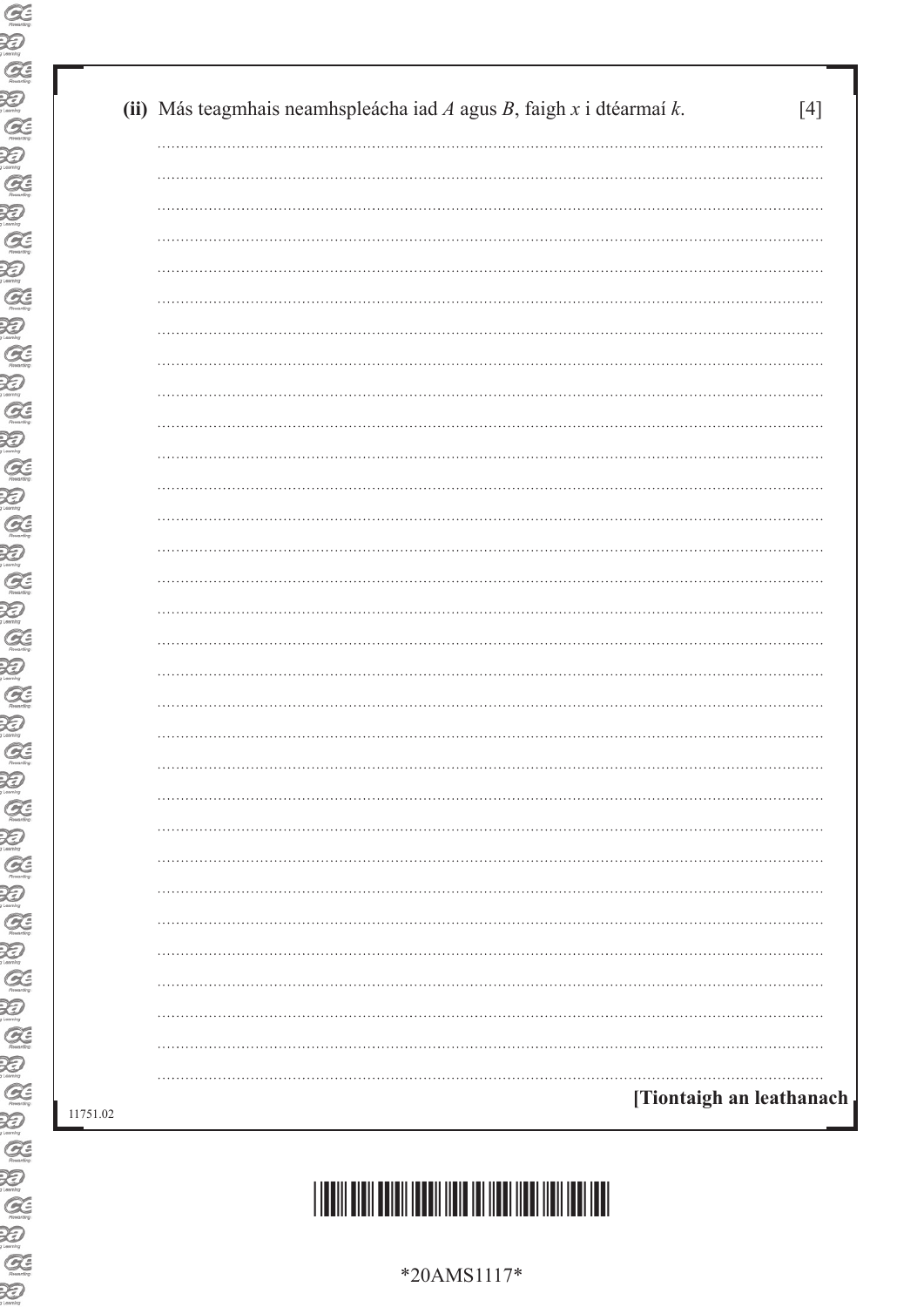**7** Tá an méid ama a chaitheann daltaí ag imirt cluichí leictreonacha gach seachtain á fhiosrú ag dhá scoil. Na torthaí don tsampla atá tógtha ag Scoil A, tá siad ar taispeáint i **dTábla 2** thíos.

| abia |  |
|------|--|
|------|--|

| Líon uaireanta an<br>chloig (go dtí an<br>uair is gaire) |                                                            | $10 - 14$ | $15 - 19$ | $20 - 24$ | $25 - 29$ | $30 - 34$ | $35 - 39$      |
|----------------------------------------------------------|------------------------------------------------------------|-----------|-----------|-----------|-----------|-----------|----------------|
| Minicíocht                                               |                                                            | $8\,$     | 13        | 29        | 23        | 16        | $\overline{4}$ |
| (i)                                                      | Faigh an meán agus an diall caighdeánach do na sonraí seo. |           |           |           |           |           |                |
|                                                          |                                                            |           |           |           |           |           |                |
|                                                          |                                                            |           |           |           |           |           |                |
|                                                          |                                                            |           |           |           |           |           |                |
|                                                          |                                                            |           |           |           |           |           |                |
|                                                          |                                                            |           |           |           |           |           |                |
|                                                          |                                                            |           |           |           |           |           |                |
|                                                          |                                                            |           |           |           |           |           |                |
|                                                          |                                                            |           |           |           |           |           |                |
|                                                          |                                                            |           |           |           |           |           |                |
|                                                          |                                                            |           |           |           |           |           |                |
|                                                          |                                                            |           |           |           |           |           |                |
|                                                          |                                                            |           |           |           |           |           |                |
|                                                          |                                                            |           |           |           |           |           |                |
|                                                          |                                                            |           |           |           |           |           |                |
|                                                          |                                                            |           |           |           |           |           |                |
|                                                          |                                                            |           |           |           |           |           |                |
|                                                          |                                                            |           |           |           |           |           |                |
|                                                          |                                                            |           |           |           |           |           |                |
|                                                          |                                                            |           |           |           |           |           |                |
|                                                          |                                                            |           |           |           |           |           |                |



| Ř                             |
|-------------------------------|
| G                             |
| X<br>$\overline{\phantom{a}}$ |
| G                             |
| X<br>Þ                        |
|                               |
| $\mathcal{Q}$                 |
| Đ                             |
| $\mathcal{Q}$                 |
| Đ                             |
| $\overline{C}$<br>Z           |
| Đ                             |
| $\overline{G}$                |
|                               |
| X<br>$\overline{\phantom{a}}$ |
| G                             |
| X                             |
| C                             |
| X                             |
| $\zeta$                       |
| X                             |
| $\mathcal C$                  |
| Ŗ                             |
|                               |
| C                             |
| X<br>$\overline{\phantom{a}}$ |
| C                             |
| 泛<br>$\overline{\phantom{a}}$ |
| G                             |
| $\tilde{\mathbf{X}}$<br>Þ     |
| $\epsilon$                    |
| X<br>$\overline{\ell}$        |
| $\mathcal C$                  |
| X<br>$\overline{\ell}$        |
| $\overline{C}$                |
| ₹<br>Þ                        |
|                               |
| G                             |
| ₹                             |
| C                             |
| ₹                             |
| C                             |
| Ę                             |
| Ĉ                             |
| Ķ                             |
| l                             |
|                               |
| ₹                             |
| C                             |
| ⊋                             |
| C                             |
|                               |

\*20AMS1118\*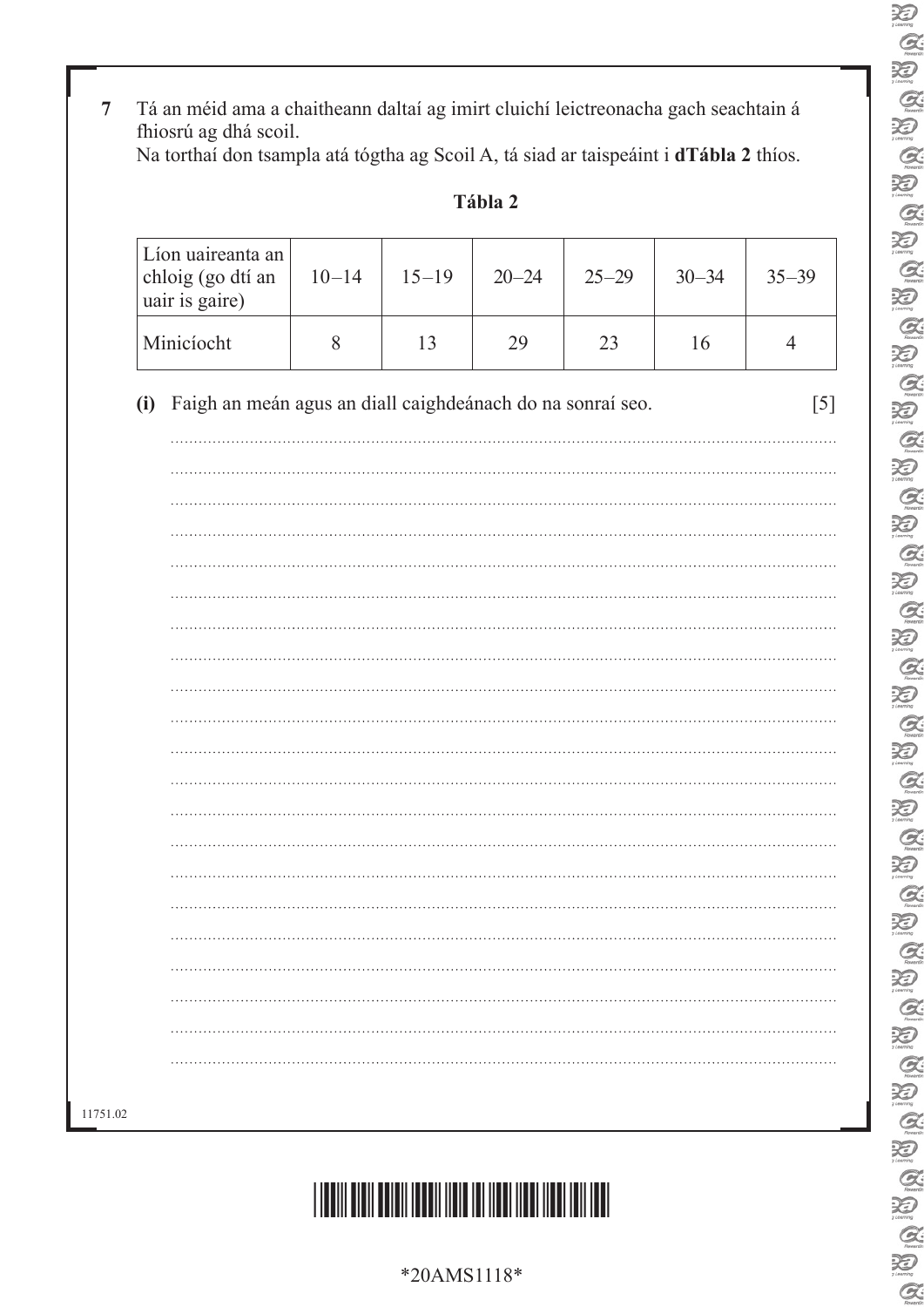Déanann Scoil B suirbhéireacht ar a cuid daltaí uilig agus tá na torthaí ar taispeáint i **dTábla 3** thíos.

### **Tábla 3**

| Am (uaireanta an chloig) |    |  |
|--------------------------|----|--|
| Minicíocht               | 86 |  |

Is iad 26.2 uair an chloig agus 6.30 uair an chloig an meán agus an diall caighdeánach faoi seach do Scoil B. Ba mhaith le Seán an dá thacar faisnéise a chur i gcomparáid lena chéile.

 **(ii)** Luaigh ceithre thoisc ba chóir do Sheán a chur san áireamh agus a chomparáid á déanamh aige. [4]

## **SEO DEIREADH AN SCÚDPHÁIPÉIR**

11751.02



\*20AMS1119\*